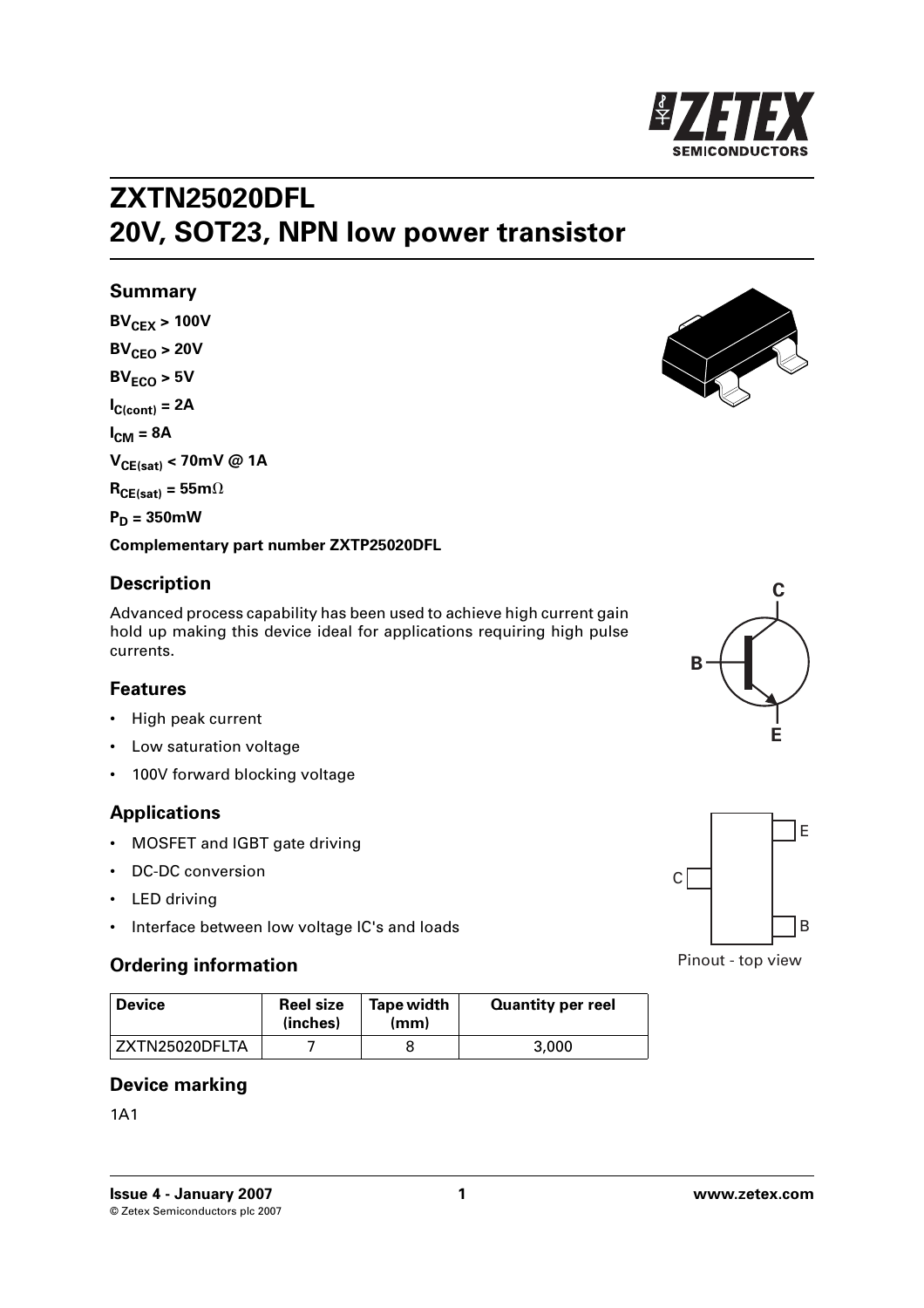## **Absolute maximum ratings**

| <b>Parameter</b>                                   | Symbol                      | Limit          | Unit   |
|----------------------------------------------------|-----------------------------|----------------|--------|
| Collector-base voltage                             | $V_{\text{CBO}}$            | 100            | $\vee$ |
| Collector-emitter voltage (forward blocking)       | $V_{CEX}$                   | 100            | $\vee$ |
| Collector-emitter voltage                          | V <sub>CEO</sub>            | 20             | $\vee$ |
| Emitter-collector voltage (reverse blocking)       | V <sub>ECO</sub>            | 5              | $\vee$ |
| Emitter-base voltage                               | V <sub>EBO</sub>            | 7              | $\vee$ |
| Continuous collector current <sup>(a)</sup>        | I <sub>C</sub>              | $\overline{2}$ | A      |
| <b>Base current</b>                                | ΙB                          | 500            | mA     |
| Peak pulse current                                 | $I_{CM}$                    | 8              | A      |
| Power dissipation at $T_{amb} = 25^{\circ}C^{(a)}$ | $P_D$                       | 350            | mW     |
| Linear derating factor                             |                             | 2.8            | mW/°C  |
| Operating and storage temperature range            | $T_{i}$ , $T_{\text{stag}}$ | $-55$ to 150   | °C     |

## **Thermal resistance**

| <b>Parameter</b>                   | <b>Symbol</b> | Limit | Unit |
|------------------------------------|---------------|-------|------|
| Junction to ambient <sup>(a)</sup> | n⊖JA          | 357   | ℃/W  |

**NOTES:**

<span id="page-1-0"></span>(a) For a device surface mounted on 25mm x 25mm x 1.6mm FR4 PCB with high coverage of single sided 1oz copper, in still air conditions.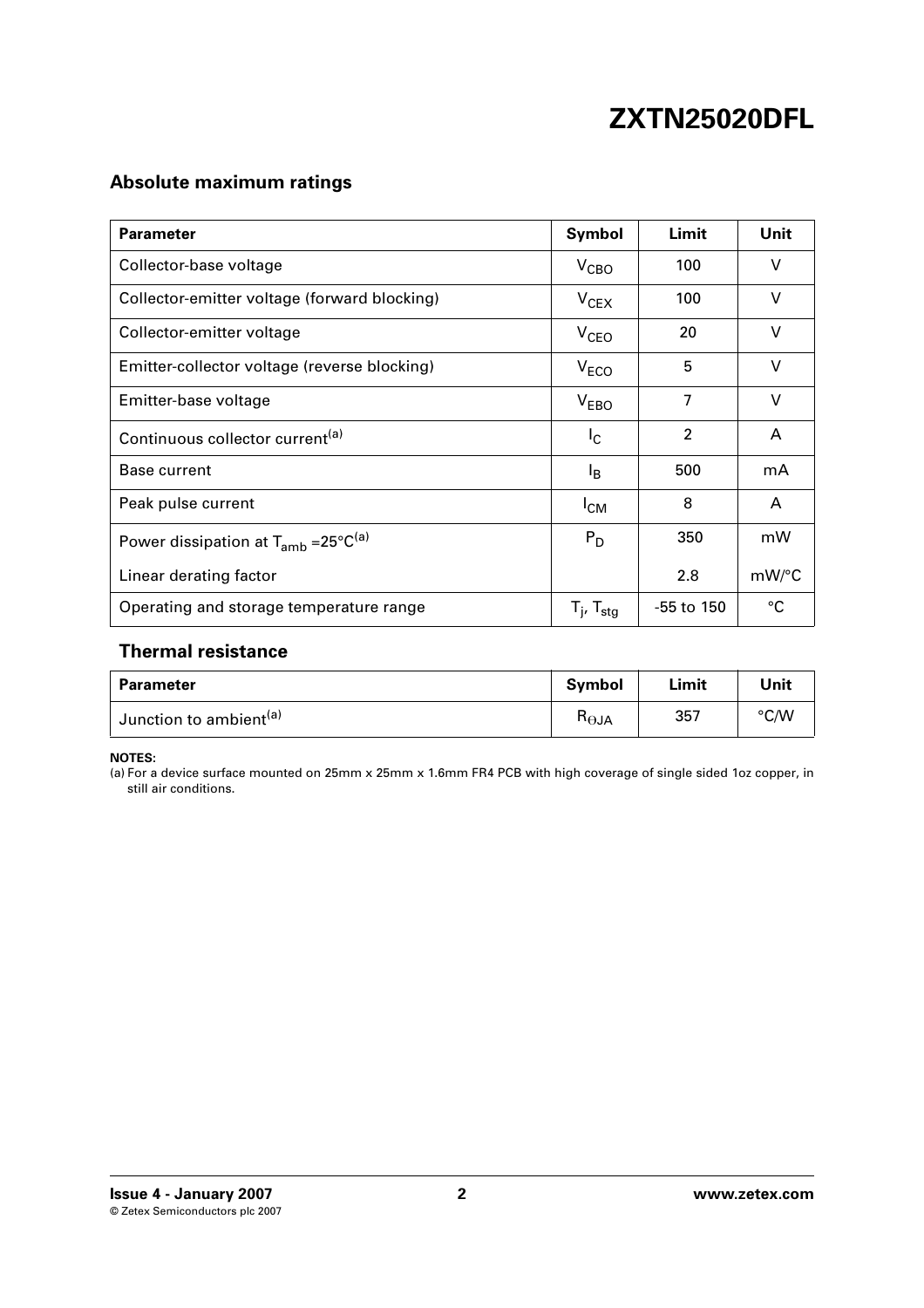## **Characteristics**

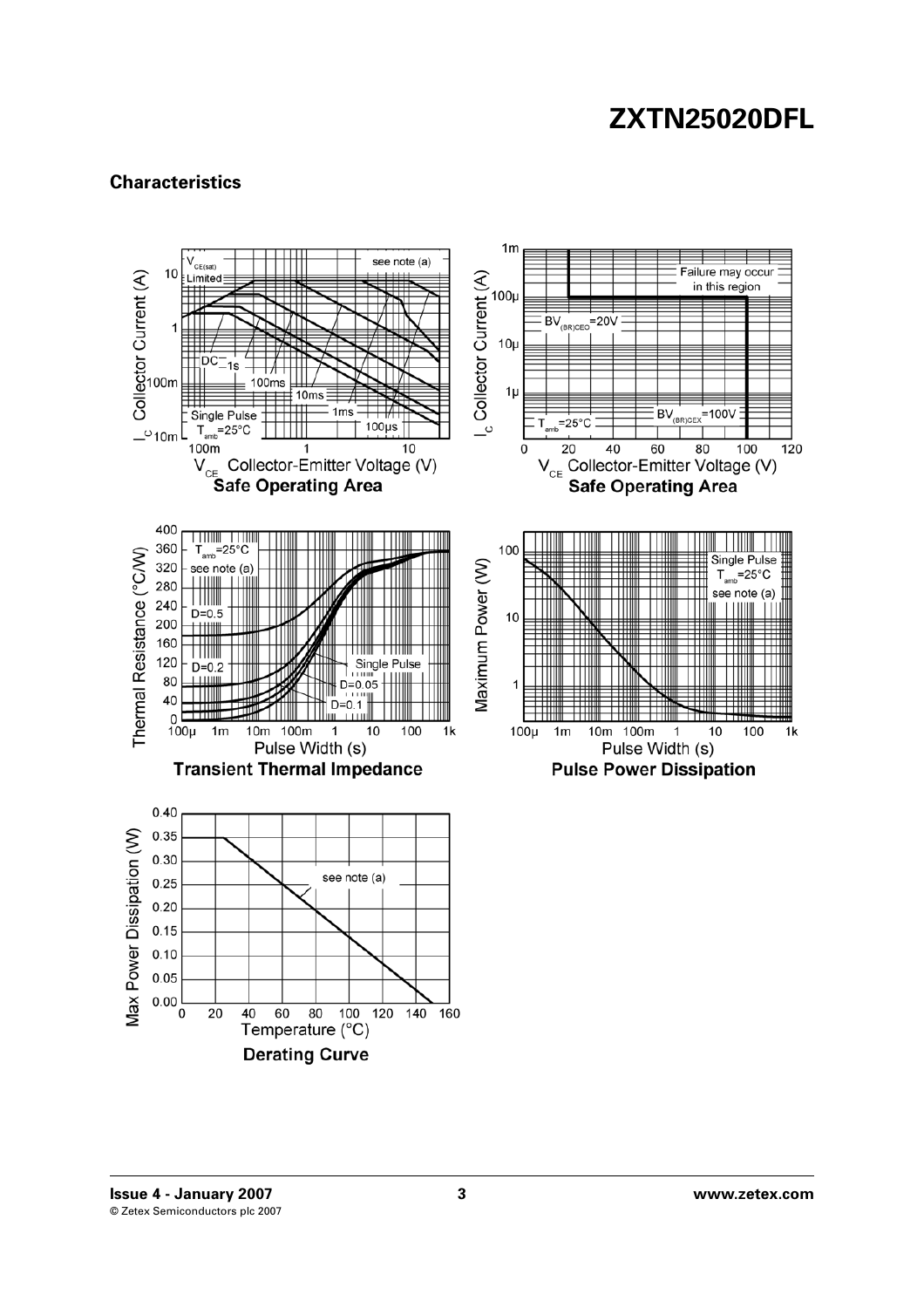| <b>Parameter</b>                                          | Symbol                  | Min.           | Typ.  | Max.     | Unit       | <b>Conditions</b>                                                                    |
|-----------------------------------------------------------|-------------------------|----------------|-------|----------|------------|--------------------------------------------------------------------------------------|
| Collector-base breakdown<br>voltage                       | <b>BV<sub>CBO</sub></b> | 100            | 125   |          | V          | $I_C = 100 \mu A$                                                                    |
| Collector-emitter breakdown<br>voltage (forward blocking) | BV <sub>CEX</sub>       | 100            | 120   |          | V          | $I_C = 100$ A; $R_{BE} < 1k\Omega$ or<br>$-1V < V_{BF} < 0.25V$                      |
| Collector-emitter breakdown<br>voltage (base open)        | BV <sub>CEO</sub>       | 20             | 35    |          | V          | $I_C = 10mA$ <sup>(*)</sup>                                                          |
| Emitter-collector breakdown<br>voltage (reverse blocking) | $BV_{ECX}$              | 6              | 8     |          | V          | $I_F = 100 \mu A$ , $R_{BC} < 1 k \Omega$ or<br>$0.25V > V_{BC} > -0.25V$            |
| Emitter-collector breakdown<br>voltage (base open)        | $BV_{ECO}$              | 5              | 6     |          | V          | $I_E = 100 \mu A$ ,                                                                  |
| Emitter-base breakdown<br>voltage                         | BV <sub>EBO</sub>       | $\overline{7}$ | 8.3   |          | V          | $I_F = 100 \mu A$                                                                    |
| Collector cut-off current                                 | I <sub>CBO</sub>        |                | $<$ 1 | 50<br>20 | nA<br>μA   | $V_{CB} = 80V$<br>$V_{CB}$ = 80V, T <sub>amb</sub> = 100°C                           |
| Collector-emitter cut-off<br>current                      | $I_{CEX}$               |                | -     | 100      | nA         | $V_{CF}$ = 80V; R <sub>BE</sub> < 1k $\Omega$ or<br>$-1$ V < V <sub>BE</sub> < 0.25V |
| <b>Emitter cut-off current</b>                            | <sup>I</sup> EBO        |                | ا>    | 50       | nA         | $V_{FR} = 5.6V$                                                                      |
| Collector-emitter saturation                              | $V_{CE(SAT)}$           |                | 60    | 70       | mV         | $I_C = 1A$ , $I_B = 100mA^{(*)}$                                                     |
| voltage                                                   |                         |                | 85    | 100      | mV         | $I_C = 1A$ , $I_B = 20mA^{(*)}$                                                      |
|                                                           |                         |                | 140   | 160      | mV         | $I_C = 2A$ , $I_B = 40mA^{(*)}$                                                      |
|                                                           |                         |                | 180   | 225      | mV         | $I_C = 2A$ , $I_B = 20mA^{(*)}$                                                      |
|                                                           |                         |                | 245   | 270      | mV         | $I_C = 4,5A$ , $I_B = 450mA^{(*)}$                                                   |
| Base-emitter saturation<br>voltage                        | $V_{BE(SAT)}$           |                | 895   | 1000     | mV         | $I_C = 2A$ , $I_R = 40mA^{(*)}$                                                      |
| Base-emitter turn-on voltage                              | $V_{BE(ON)}$            |                | 825   | 900      | mV         | $I_C = 2A$ , $V_{CF} = 2V^{(*)}$                                                     |
| <b>Static forward current</b>                             | $h_{FE}$                | 300            | 450   | 900      |            | $I_C = 10mA, V_{CE} = 2V^{(*)}$                                                      |
| transfer ratio                                            |                         | 220            | 350   |          |            | $I_C = 2A$ , $V_{CF} = 2V^{(*)}$                                                     |
|                                                           |                         | 80             | 120   |          |            | $I_C = 4.5A, V_{CE} = 2V^{(*)}$                                                      |
| <b>Transition frequency</b>                               | $f_T$                   |                | 215   |          | <b>MHz</b> | $I_C = 50 \text{mA}$ , $V_{CF} = 10 V$<br>$f = 100 MHz$                              |
| Output capacitance                                        | $C_{\text{OBO}}$        |                | 16.5  | 25       | pF         | $V_{CB}$ = 10V, f = 1MHz <sup>(*)</sup>                                              |
| Delay time                                                | $t_{(d)}$               |                | 67.7  |          | ns         | $V_{CC}$ = 10V. $I_C$ = 1A,                                                          |
| Rise time                                                 | $t_{(r)}$               |                | 72.2  |          | ns         | $I_{B1} = I_{B2} = 10 \text{mA}.$                                                    |
| Storage time                                              | $t_{(s)}$               |                | 361   |          | ns         |                                                                                      |
| Fall time                                                 | $t_{(f)}$               |                | 63.9  |          | ns         |                                                                                      |

## **Electrical characteristics (at Tamb = 25°C unless otherwise stated)**

#### **NOTES:**

(\*) Measured under pulsed conditions. Pulse width  $\leq$  300 µs; duty cycle  $\leq$  2%.

**[Issue 4 - January 2007 4 www.zetex.com](http://www.zetex.com)** © Zetex Semiconductors plc 2007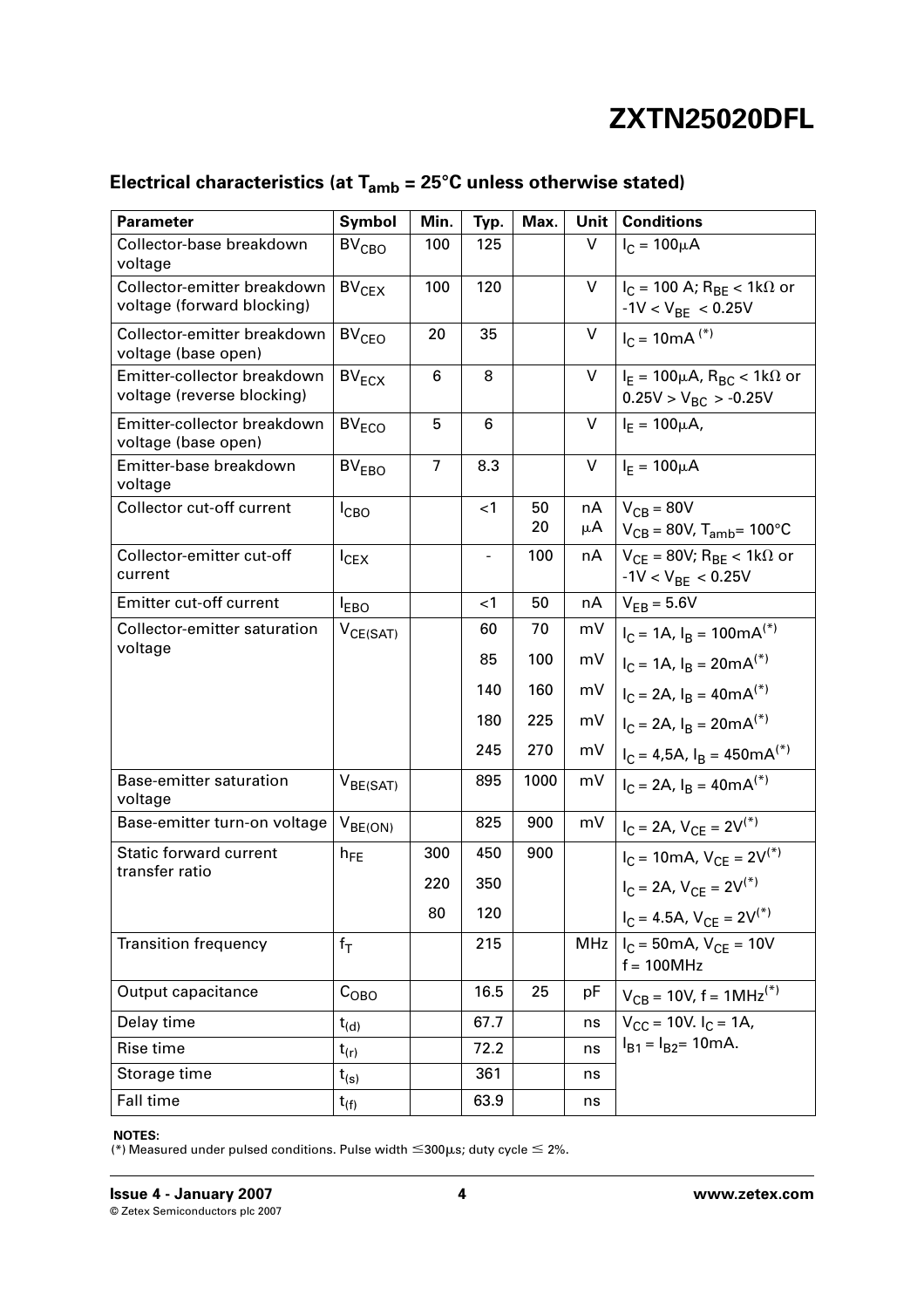## **Typical characteristics**



**[Issue 4 - January 2007 5 www.zetex.com](http://www.zetex.com)** © Zetex Semiconductors plc 2007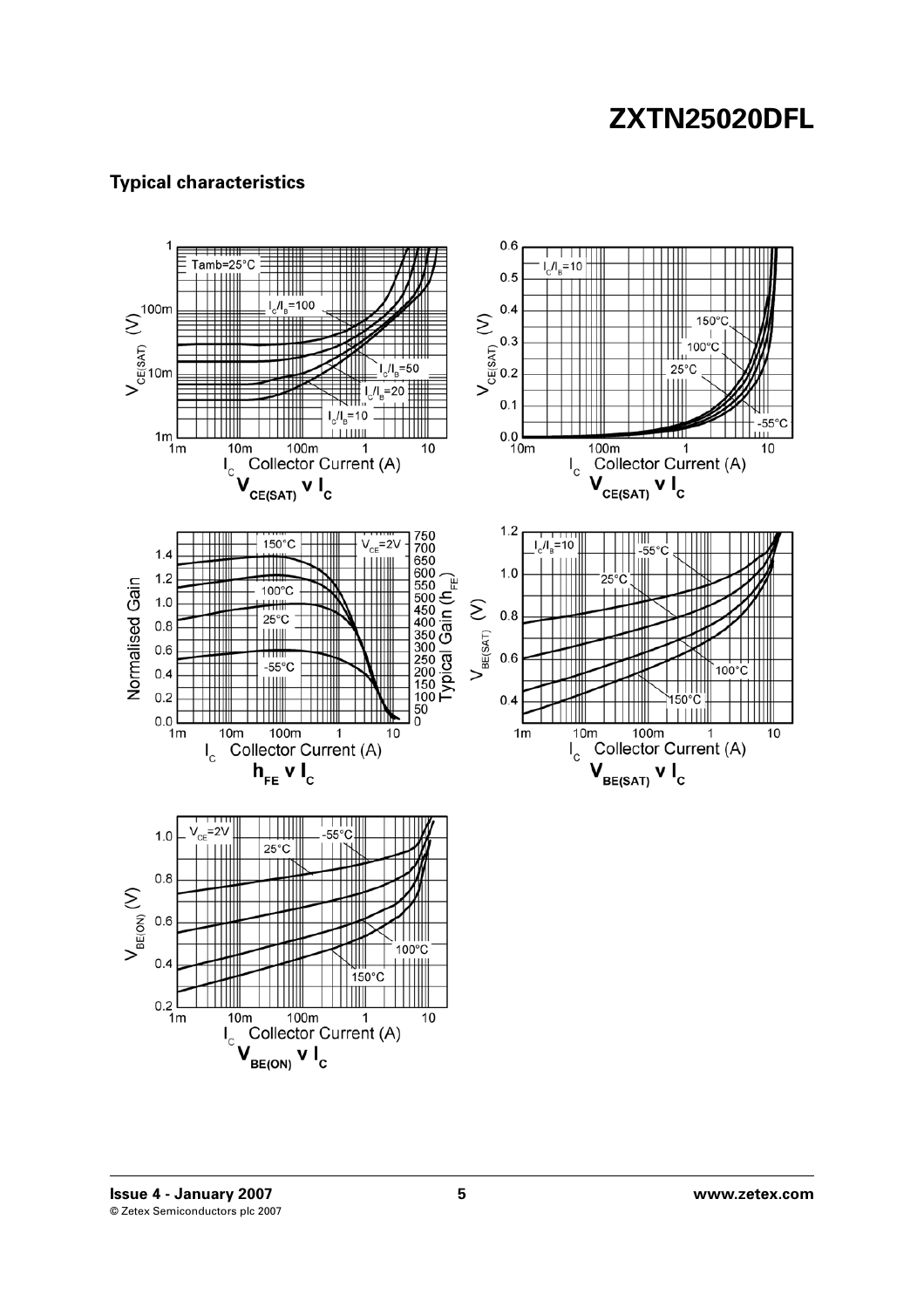## **Package outline - SOT23**



| Dim. | <b>Millimeters</b>       |      |                              | <b>Inches</b> | Dim.                     | <b>Millimeters</b>     |      | Inches |        |
|------|--------------------------|------|------------------------------|---------------|--------------------------|------------------------|------|--------|--------|
|      | Min.                     | Max. | Min.                         | Max.          |                          | Min.                   | Max. | Max.   | Max.   |
| A    | 2.67                     | 3.05 | 0.105                        | 0.120         | н                        | 0.33                   | 0.51 | 0.013  | 0.020  |
| B    | 1.20                     | 1.40 | 0.047                        | 0.055         | К                        | 0.01                   | 0.10 | 0.0004 | 0.004  |
| C    | $\overline{\phantom{a}}$ | 1.10 | $\qquad \qquad \blacksquare$ | 0.043         |                          | 2.10                   | 2.50 | 0.083  | 0.0985 |
| D    | 0.37                     | 0.53 | 0.015                        | 0.021         | M                        | 0.45                   | 0.64 | 0.018  | 0.025  |
| F    | 0.085                    | 0.15 | 0.0034                       | 0.0059        | N                        | 0.95 NOM<br>0.0375 NOM |      |        |        |
| G    | 1.90 NOM                 |      |                              | 0.075 NOM     | $\overline{\phantom{0}}$ |                        |      |        |        |

**Note:** Controlling dimensions are in millimeters. Approximate dimensions are provided in inches